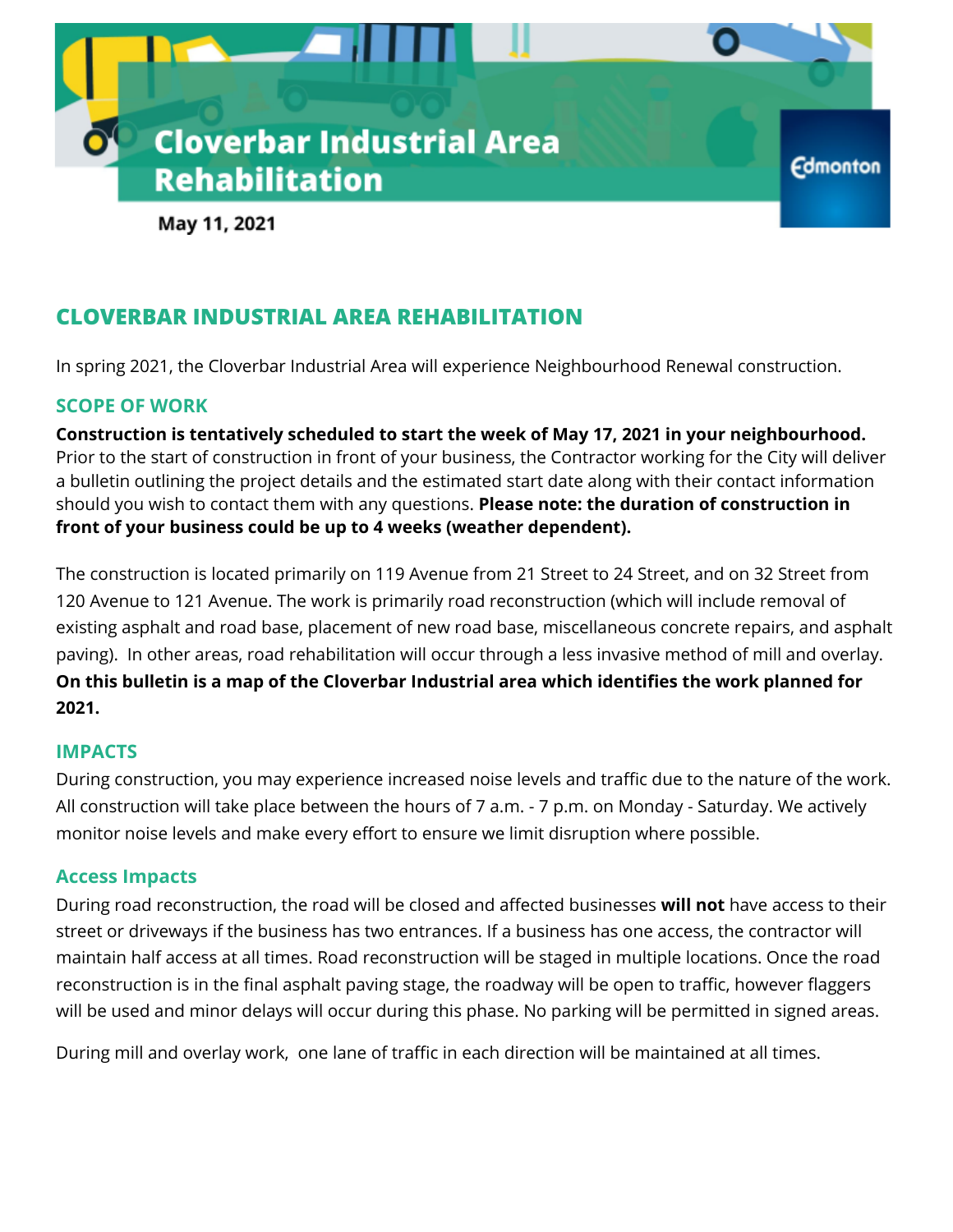# **Cloverbar Industrial Area**

Emergency access will be maintained at all times. *If you have special access requirements, such as DATS, please contact the Project Manager to coordinate access.*

## **Landscaping Impacts**

As part of the construction process, some re-landscaping work may be necessary. **Please mark all underground sprinkler systems to avoid damage during construction. Any sprinkler systems within the boulevard will not be replaced. Residents who wish to preserve special landscaping within 1 metre of the City sidewalk are advised that it must be removed prior to the expected construction start date.** Beyond minor landscaping such as sod, mulch, or rocks the contractor is not required to remove, preserve or replace other specialty landscaping within this area. If you have questions on whether your landscaping will be impacted please reach out to the Project Manager.

### **Canada Post Impacts**

During construction, Canada Post may choose to temporarily suspend mail delivery. If this happens, you should receive a notice of temporary suspension with information about which depot your mail will be at and how you can claim it. If you are not receiving your mail but have not received a suspension notification, please call Canada Post customer service at 1-800-267-1177.

For information about what to expect during construction please contact:

# **Mr. Clinton Mah** Phone: 780-423-5004

City of Edmonton - Building Great Neighbourhoods